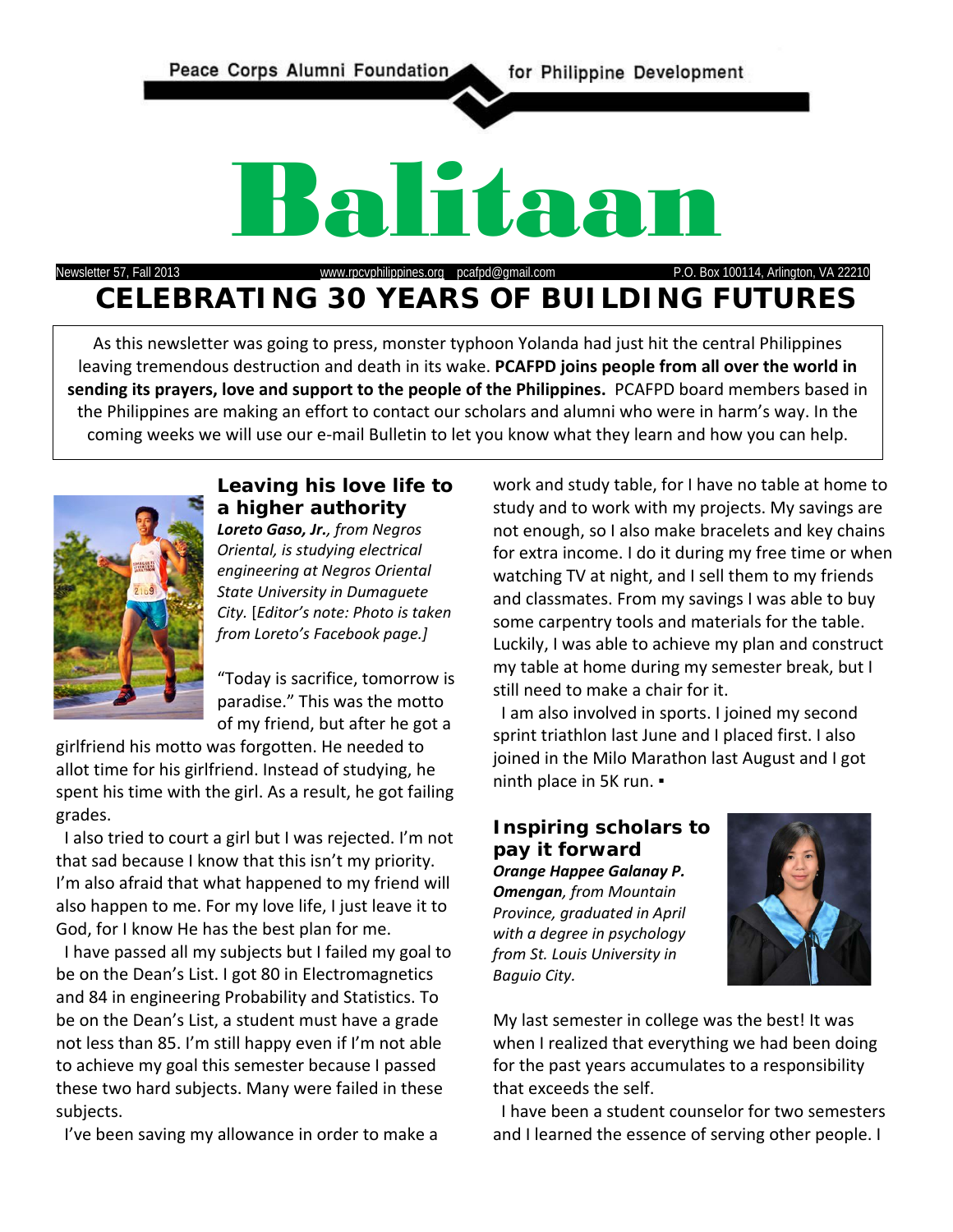listened to their insecurities, struggles, fears, anxieties, and problems and in the process helped them realize the need to maximize their potential.

 Considering that conducting counseling sessions was a requirement, aiming for the quota was secondary for me. Often, I would exceed time in counseling to allow the counselees to thoroughly discuss their concerns. Choosing quality over quantity, I made an effort to be of help to these



teenagers. After four years, I fulfilled one of my parents' hopes – to graduate with honors. The moment when my

limping father and my 78-year-old grandmother went up the stage to hang my medal on my neck is the sweetest memory I have of my family. Now that I am a degree holder I would like to thank everyone who extended his support in fulfilling this accomplishment.

 PCAFPD did not only help my parents get me through college but it served as a constant reminder that I am privileged. I have been inspired by the people contributing to the foundation who take extra effort in sending strangers to school. I appreciate it being an organization fueled by kindhearted individuals wanting to cause change in others. The efforts of these generous people have gone far as inspiring their grantees to pay it forward. Thank you very much! ▪



# **PCAFPD graduate scholar caught in turmoil**

*Ignacio (Jun) Señara, Jr. of Zamboanga graduated from Western Mindanao State University* 

*in 2007 with a degree in Secondary Education. Jun and his wife Nyleihcra were caught up in the chaos that swept through Zamboanga a few months ago. Jun reported his situation to us through the PCAFPD Scholars & Alumni Association (PSAA), and we were able to provide him some assistance to ameliorate his circumstances. He recently wrote about the events in a Facebook posting, which we share with you, our supporters, as testament to the character of our scholars and graduates and the ties* 

*that we develop with them—through your generosity. [Editor's note: Photo of Jun and his wife is taken from Jun's Facebook page.]* 

 "At dawn on September 9, 2013, Zamboanga City was under attack by the Nur Misuari Faction of the Moro National Liberation Front. They used the coastal villages of Zamboanga City as their entrance to the City. Their purpose was to declare independence from the Republic of the Philippines by raising their flag at Zamboanga City Hall and declaring the Bangsamoro Republik with Nur Misuari as the President. However, the City Mayor Beng Climaco did not allow them in, and, as a result, clashes between the MNLF and the government started. The MNLF took hundreds of hostages as human shields. Many civilians, law enforcement officers, and rebels were killed. Thousands were displaced and thousands of houses were also burned.

 My wife Nyleihcra and I were peacefully sleeping after preparing for school that day. We suddenly woke up at dawn because of people screaming and shouting. According to the radio news, the rebels were able to capture and take control of the Barangay Mariki, and they were spreading to the neighboring barangays, taking hostages as human shields. My wife and in-laws were in a panic. We hurriedly vacated our place and got sheltered at Mampang Elementary School. We were unable to pass going to the City proper because the only way to get there, the Talon-Talon Road, was closed.

 There were reports that rebels were now in control of some checkpoints of the said road and civilians were shot to death when they tried to pass. We were trapped at Mampang Elementary School without food and water until day 2. No one was allowed to get in and out of Mampang.

 Tuesday, Day 2, the City Mayor imposed a curfew throughout Zamboanga City from 8 pm to 5am so that the lawless people were unable to move at night. Around, 7:30 pm of day 2, the military was able to regain the Talon-Talon Road and some of the government vehicles were able to get evacuees from Mampang Elementary School.

 I, my wife and mother-in-law decided to vacate Mampang. I drove from Mampang to Ayala, which is 24 kms away, within 30 minutes just to catch up with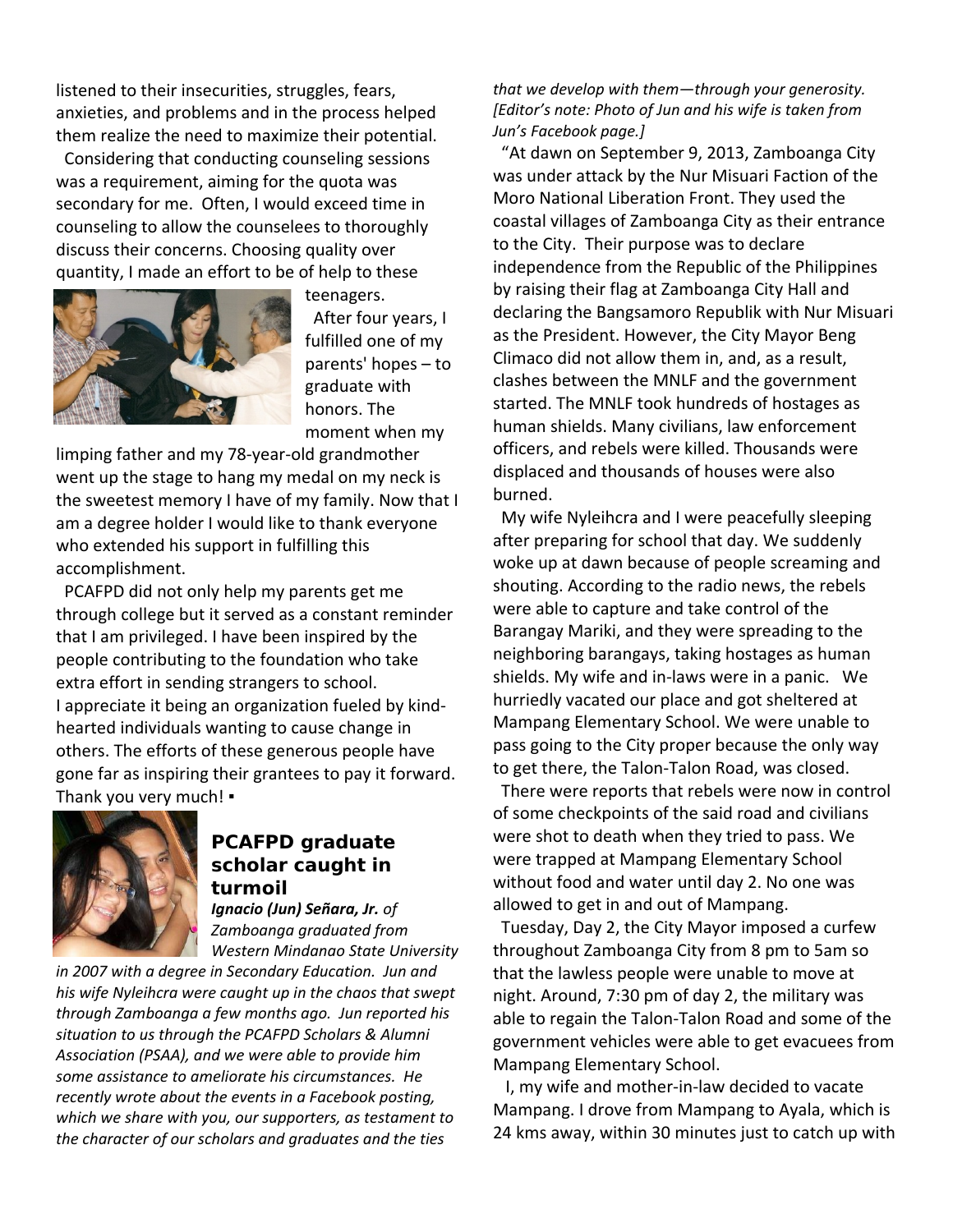the curfew imposed. Though I was afraid, I remained focused so that we can reach Ayala safely. God is really GOOD, we reached Ayala unharmed.

 The next day, fire erupted and the five barangays-Mariki, Rio Hondo, Sta. Barbara and Sta. Catalina were on fire. Houses were burned and it continued for 15 days. About a hundred thousand individuals were relocated to different evacuation centers. The coastal villages were put on critical area for one month including the barangays mentioned above and Barangay Talon-Talon, Mampang and Arena Blanco, the exit points. People were unable to earn a living and were only relying to the government.

 The siege lasted for three weeks and clearing operations also lasted for another three weeks. People stayed, including me, at the evacuation for about 40 days. There are still gunshots and sightings of the MNLF after the President declared the crisis is over. Now, we are still traumatized of what happened and still afraid when we hear gunshots and helicopters roving though. I and my wife underwent stress debriefing. The debriefing sponsored by the Department of Education, was to help us lessen the trauma we experienced.

 I'm a volunteer teacher at Talon-Talon National High School, and I helped track down students who were displaced so we could plan how we could put up classes. Right after the siege, Zamboanga City was then a victim of floods where hundreds of houses were washed out and many homeless people were evacuated for one week.

 The concern and help by our PSAA president Ariestelo Asilo, Sir Roland de Jesus, Sir Alex Romero, and Sir Hans Groot [PCAFPD Board members] make me stronger and braver. The financial assistance as well was a big help so we could have something to put on the table. Geraldine Maiatico – thanks as well for the prayers. You guys let me feel that I am part of your family. There are still evacuees left, especially those whose houses were burned. We are now holding classes at Talon-Talon Barangay Hall and my wife has recently started to report at Tigtabon elementary School, which is an Island school. She is still afraid when she sees boats around the island. Thank you once again, PCAFPD Family!!!" .

### **Program Note . . .**

PCAFPD board member Hans Groot reports that our scholars are required to submit regular essays and some are not too happy doing so. However, one scholar recently wrote to him to say:

*"I really enjoy doing this essay thing. Honestly, before I am hesitant of doing it especially sharing pieces of my life to others but now I really love doing it. It is really cool looking back to a wonderful ride* 

*and sharing it to people who care about it." ▪*

# **Once blurry, his future is now clear**

*Alnie Alojado, from Negros Occidental, is majoring in social work* 



*at the University of Negros Occidental in Recoletos.* I am feeling excited every time the semester ends because I can give my full time to work at the City Social Services and Development Office in Bago City. Everything started here – this opportunity to go back to school – after I met PCV Rachael Saler, who opened this chance to reach my dream and become a Social Worker like her.

 Every semester is different; I am now on the second year as a BSSW [Bachelor of Science in Social Work] student and I am representing the College of Arts and Sciences in the supreme student government after I won the election last May!

 The major subjects I took this semester were hard but gave me so much knowledge. Preparing social case-study reports was difficult but I pulled it through and I enjoyed the part where I get to interview the client and give them counseling on the process.

 Another reason I feel blessed is that in my free time, my fellow PCAFPD Scholar Marivic Reparo and I were trusted by the Social Services Office to help them with the out-of-school youths in their life-skills education program, where we were given time to do activities on Self Awareness, Goal Setting and Decision Making and Communication.

 This experience has boosted my confidence and made me realize that I shouldn't credit luck or chance; rather, I should work hard because the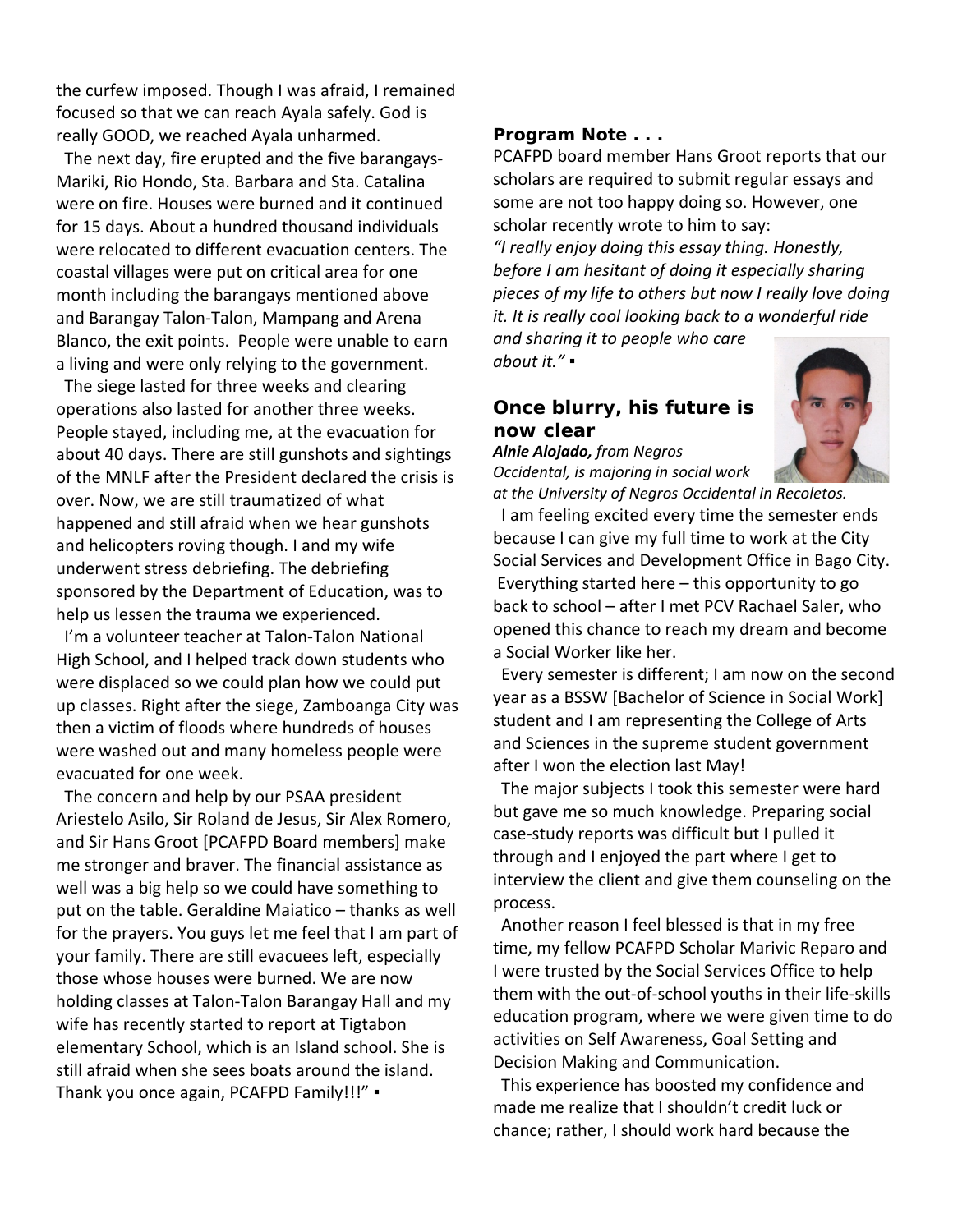harder I work the more luck I seem to have.

 I would like to end this essay by thanking everyone who helped me become a better person. Three years ago, I never saw myself studying in the university and my future then was blurry. But this scholarship that the Peace Corps has given me has showed me where I would want to see myself in the next two or three years after I finish this course.

 I'd like to give back the chance to other people by helping them in whatever way I can when I become a Social Worker. ▪

#### **A failure that leads to success**

*Ma Eliza Marquez, from Tarlac, is studying accountancy* 



*at Tarlac State University in Tarlac City.* My second semester was a depressing one. I failed my accounting subject, which

broke my heart. I was so unhappy. There were only

eight students who passed the accounting subject. Though I failed my one subject, still I am so thankful to God that I have only had one failed grade.

 I don't want to be a pessimist. I know that things happen for a reason. I took my failed subject this summer and, praise God! – I got the average quota of 2.0. There were only 16 students who passed the quota. If students don't get the 2.0 average in accounting, we have to repeat the subject again until we give up.

At Rehoboth [Children's Home], where I lived before, I still visit them and help them with their projects in the community. We have a project called Eco-Learning Literacy House, which is made with plastic bottles. Our plastic-bottle projects are made with thousands of plastic bottles to be used just like hollow blocks. We had already built the building but a little finishing is still needed. This project was reported to the *Balitang Amianan* [News in the North and South, a local news network] last month and I'm so happy to be part of it. In simple ways we helped our environment.

 Thank you for your support. And thank you very much for the chance. More blessings to come . . . ▪

# **One scholar's view of the PCAFPD scholarship**

In commemoration of PCAFPD's 30<sup>th</sup> anniversary, Board Member Hans Groot sent a few questions to scholars and alumni. Below is the answer of one scholar to the question: "*Is the PCAFPD scholarship program different or unique as compared to other* 

*scholarship programs? If yes, how is it different?*

# *Krisna Ocong from Negros Occidental, who is studying Materials Engineering at UP, Diliman, responded:*



 "The program has PSAA. It's a venue for scholars to meet fellow scholars and alumni of the foundation and to do community work. Scholars of the same area gather to form PSAA chapters. They initiate projects for the community. I, myself, had a summer project on my freshman year. I taught ballet to kids. It was something that I had never imagined to do. Now, I'm learning Igal, a Sama Badjao traditional dance. I hope to teach this graceful Philippine dance someday.

 The end of semester essay is a requirement a scholar must submit. This makes the relationship between the foundation and the scholars more personal. It's not just grades that define a student and our essay can vouch for that. From our very first essay to the last one required, show how much we changed and matured during college. Every time I write mine, I would rack my brains in coming up with a witty and fun way to tell my story. It's a selfevaluation after every semester.

 Scholars are required to work in the Philippines for certain number of years. In my case, it's 'n' years. I don't want to say the number because I don't want to jinx my graduation. Before even going to college, I already know that I want to work in the Philippines. The return service usually gives people doubts about applying for a scholarship or school. I think working in your own country is gold. I'd like to see the world someday but I would definitely return and stay in the Philippines for good." ▪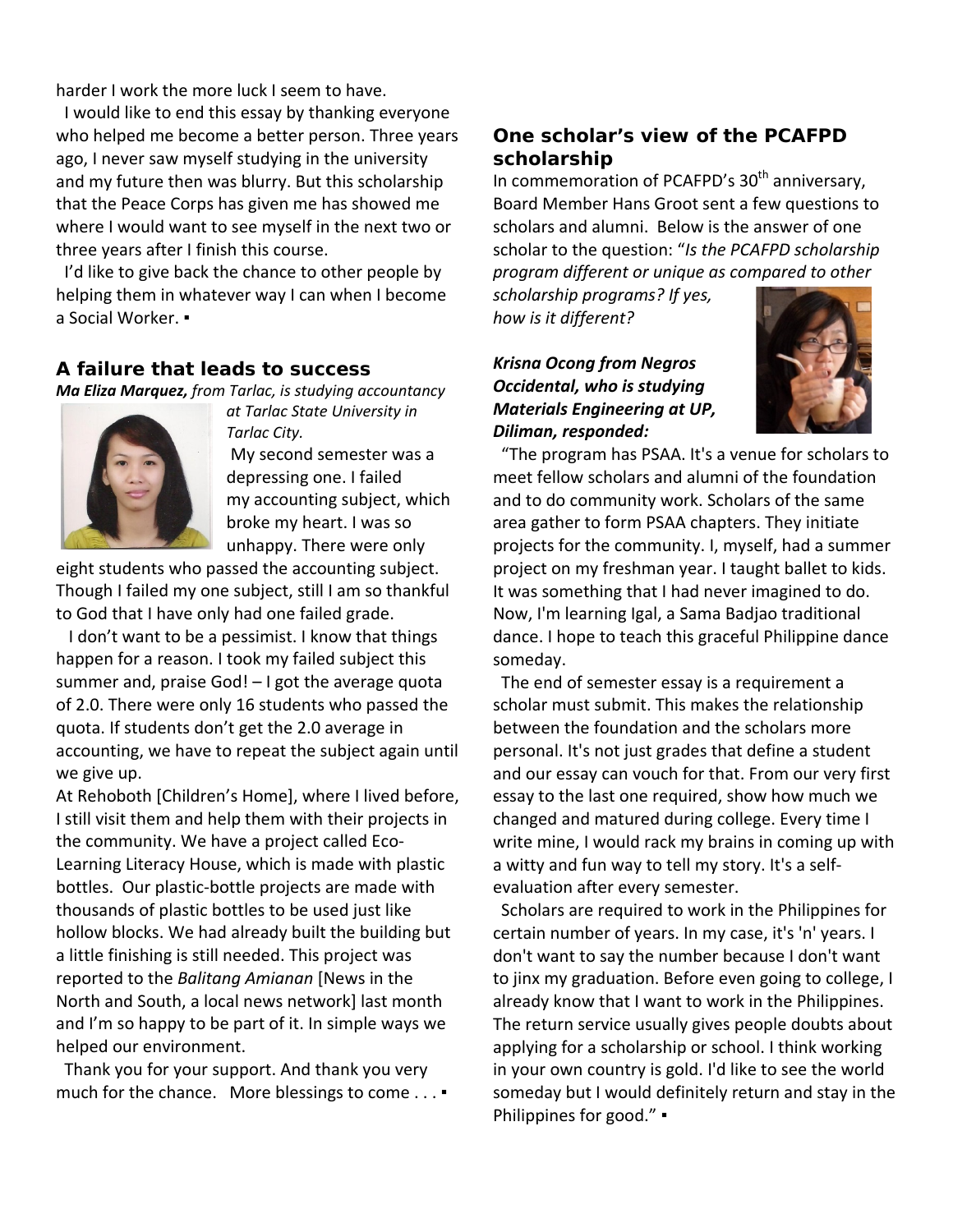

Left to right: *Mary Kay Highfill Blackmon, Marci Peck Cole, Chuck Wilkerson, Jeannette Cannon Ruffle, Pam Cohelan*  Benson, Ann Carlisle, John Adkins, Bill Peck, Elaine Bosack and Laurel Wilkerson. Photo: Leon Borensztein, Oakland, CA

#### **Group X Reunion** *By Ted Grossman*

It was forty-eight years ago when Peace Corps Philippines Group X Volunteers completed their two-year assignments as teachers and economic development specialists and returned home, with no plans to return. And it would stay that way during most of the following years: no trips to the Philippines, and few, if any, visits, letters and Christmas cards between Filipinos and Americans and between former Peace Corps friends.

 But things changed in late 2012. **Connie Bauer** and **Judith Lesner**, with much help, located many of the former members of Philippines Group X who had entered the Peace Corps in June 1963. They queried the group as to their willingness to attend a 50 year anniversary reunion. Many members of the group thought it would be a good idea. Connie and Judith recruited others to make a committee: **Joan Lally Canterbury**, **Bill Peck**, **Jack Felmet** and **Ann Carlisle** and preparations got going. The committee then secured the sponsorship of PCAFPD. The plan was to have a silent auction at the reunion as well as to donate any surplus money from the reunion to PCAFPD for the Rachel Singer Memorial Scholarship, created in memory of one of the members of the group.

 What we hoped for was to learn what life paths Group X members had followed and to enjoy the opportunity to re-visit close friends made during the years 1963-65, when they endured a difficult training program and then lived in towns, cities and villages scattered throughout the Philippines.

 It was a thrilling and exciting moment when the RPVCs, now in their 70s, met again the last weekend of September. It had been so many years since they had seen one another that few immediately recognized each other. But things changed when they saw each other's name tags and started to speak, rekindling old memories. From that moment on, friendships were restored, and hugs and kisses were exchanged, as if they had never lost contact over all those years. The four-day reunion took place in the Sheraton Four Points Hotel in Emeryville, California. The highlight for many was the initial Meet and Greet Reception on Friday afternoon and evening at the hotel. Other activities at the hotel included finding each other's sites on a posted map of the Philippines done by Connie Bauer, viewing a 50 year time line done by Jack Felmet (and putting our own significant events on it) and a sing-along of the songs that were popular when we joined, led by Bill Peck and John Adkins. A Filipino Fiesta was held on Saturday at a nearby senior center which included a display of the group's singing and guitar playing talent. (See photo above.) On Sunday, a final banquet was held at Trader Vic's on the edge of San Francisco Bay, allowing us to imagine that we were at the Manila Hotel, overlooking Manila Bay.

 The RPCVs asked one another why they became Peace Corps Volunteers. "I wanted change: change in my life, change in the world," said **Ken Beck**, an artist and teacher who worked with Filipinos in Igbaras, in the Visayas, and now resides in Boston. "I don't know how it 'helped' the Filipinos, but I made life-long friends there, eventually connecting with Filipinos who came to the US and made lives for themselves here." "It was the best two years of my life. It gave me confidence and leadership experience. Leave to live in another culture. I feel it destroyed the 'ugly American' myth. All Americans are not rich," said **Peter Abeles**, a retired teacher and house painter from Long Valley, New Jersey. **Ted Grossman**, a retired editorpublisher in Eastsound, Washington, said "I too look upon my years in the Peace Corps as the highlight of my life. I went there to teach, but it was I who was the one to learn." ▪

*[Editor's Note: So far, more than \$1,075 has been given to the Rachel Singer Memorial Scholarship from the Group X reunion activities and the individuals who attended it.]*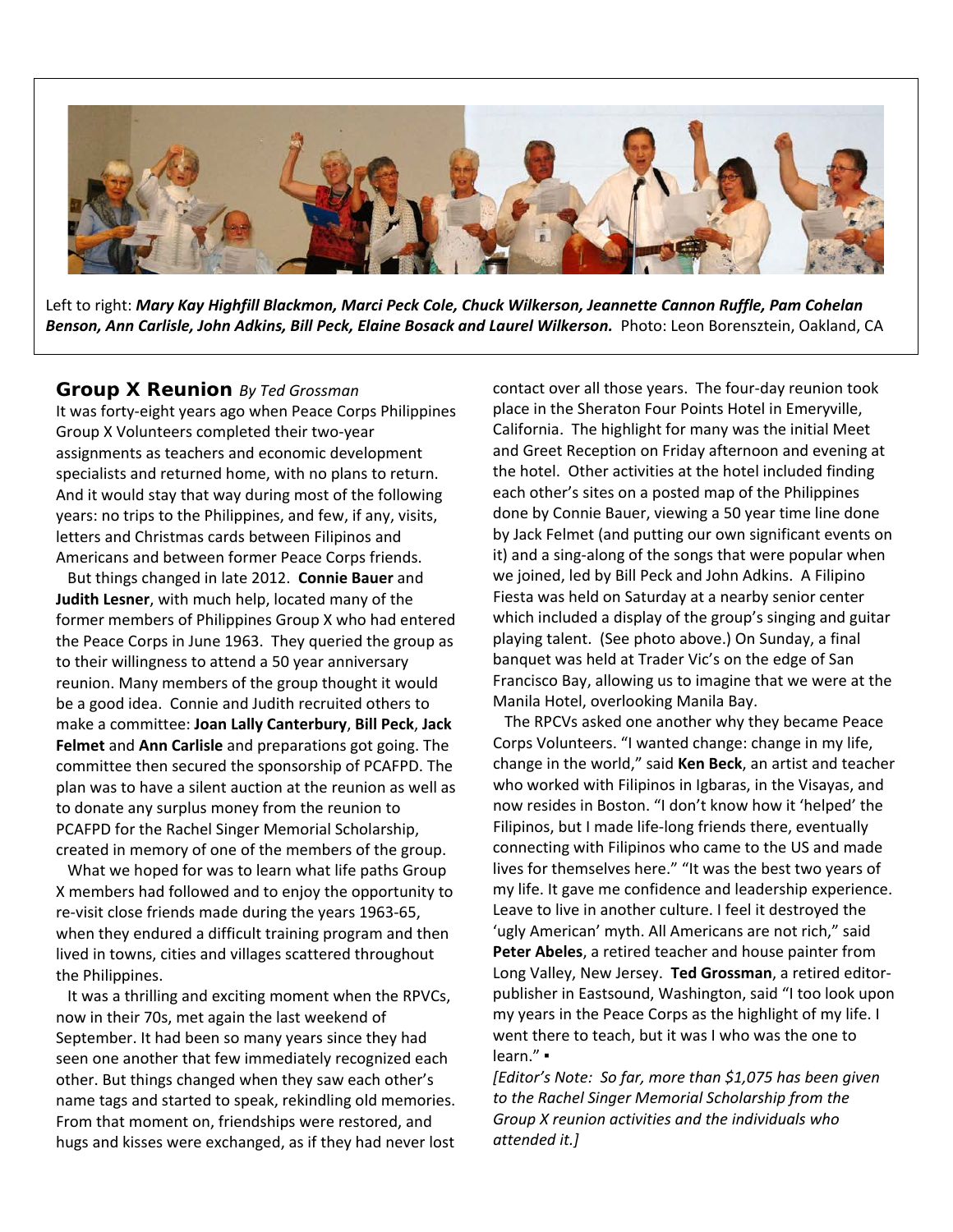#### THE KWANS - Group I Peace Corps/Philippines **52nd Anniversary Reunion** Pendleton, Oregon



Sitting: Bruce Campbell, Barbara Gladysiewicz Soohoo, Parker Borg, Mary Teasler Giesecke, Maureen Carroll, Martha Allshouse Hull Gerry Mullins, Dave Jett, Kristine Pierce (group 268), Melinda Meyer Hunter, Beth Sorenson Plummer, Brenda Brown Schoonover, Ann Snuggs, Ralph Cauthen, Vladimir Velasco Brown Schoonover, Ann Snuggs, Kaipn Cautnen, Viadimir Velasco<br>Back: Ray Meyer, Gina Cochran Rusch, Bryan Jacobs (group 268), Claire Whiting Sharpless, Claire Horan Smith, Fran<br>Froschle, Ron Peters, Pera Daniels, Margo Hein

September 22-26, 2013

**On September 22, 2013, Peace Corps/Philippines Group I convened in Eastern Oregon for its latest biannual reunion (52nd anniversary!)** Hosted by Bruce Campbell, 42 "*kwans*" and guests gathered at the Wildhorse Resort on the Umatilla Confederated Tribes Indian Reservation, outside of Pendleton, Oregon. Bruce did an outstanding job of planning a program that was varied, educational, well-paced, and fun. Activities included a tour of the Tribe's cultural institute and briefings on their history and traditions; a wine tasting tour by limo of the Walla Walla Valley; sightseeing in Pendleton, a tram trip up a snow-covered mountain at Lake Wallowa, and a great fiesta night with *lechon* and trimmings. Members of the local Filipino-American community attended the fiesta in national dress and performed a musical number. A special treat was having Bryan Jacobs and Kristine Pierce, recently returned PCVs from Philippines Group 268, who showed a slide

presentation of their work and life as volunteers. Group I followed its usual practice of using its reunions as a way to raise funds for PCAFPD – this time through the "sale" of DVDs of photos and music from its training program at Penn State through the 50<sup>th</sup> Anniversary in Washington DC in 2011. The Group will continue to celebrate its deep bonds of friendship in two more years at an as yet undetermined location! •

# **Philippines Group II, 1961- 63, held its first Group II-only Reunion in Boston October 4 thru 6.** Nineteen former

volunteers from all over the US attended, along with six spouses, for a total of 25 people who reconnected over three days of dining, playing tourist and "hanging out." In contrast to previous reunions held in DC, filled with speeches and official presentations, the low-key reunion was generous on time to mingle and talk. When the planned focal event, a visit to the JFK Library and a personalized tour Saturday afternoon, fizzled due to the government shutdown, the group created Plan B: the Boston "Duck Tour," an amphibious trip by land and sea around the city. During the weekend, they met for drinks and dinner on Friday; enjoyed a catered barrio fiesta at the home of Steve Baer and Group 2 volunteer Phyllis Smith Baer Saturday night; and a farewell dinner at a seaside restaurant Sunday night. The whole weekend was a great experience and a reminder that the connections made so many years ago were still strong. The next reunion is already in the planning stages.▪

**CURRENT PCAFPD BOARD: Acting President:** Maureen Carroll (Sorsogon 1961-63); **Vice President/Philippines:** Roland de Jesus; **Vice President/USA:** Ron Peters (Sorsogon 1961-63); **Treasurer:** Stephen Dienstfrey (Bukidnon 1965-67); **Secretary:** Mike Ollinger (Iloilo 1982-84); **Vice President, Database Management:** Sarah McMeans (Cebu 1962-64); **Vice President, Institutional Relations:** Hans Groot (Negros Occidental & Laguna 1961-64); **Vice President, Student Affairs:** Paul Aleckson (Romblon 2003-05); **Vice President Website Management:** Carol Hammaker Radomski (Batanes 1980-83); **Board Members at Large:** William Bright (Manila 1965-67; APCD 1998-2000; Country Director 2000-03); Mark Holt (Tarlac 1982-84); Geraldine Maiatico (Batangas 1966-68; APCD 2000- 2005); Alex Romero; Deane Wylie (Albay & Masbate 1961-63) **Mail Pickup Volunteer:** Terri Lee Bergman (Cebu 1982-84) ·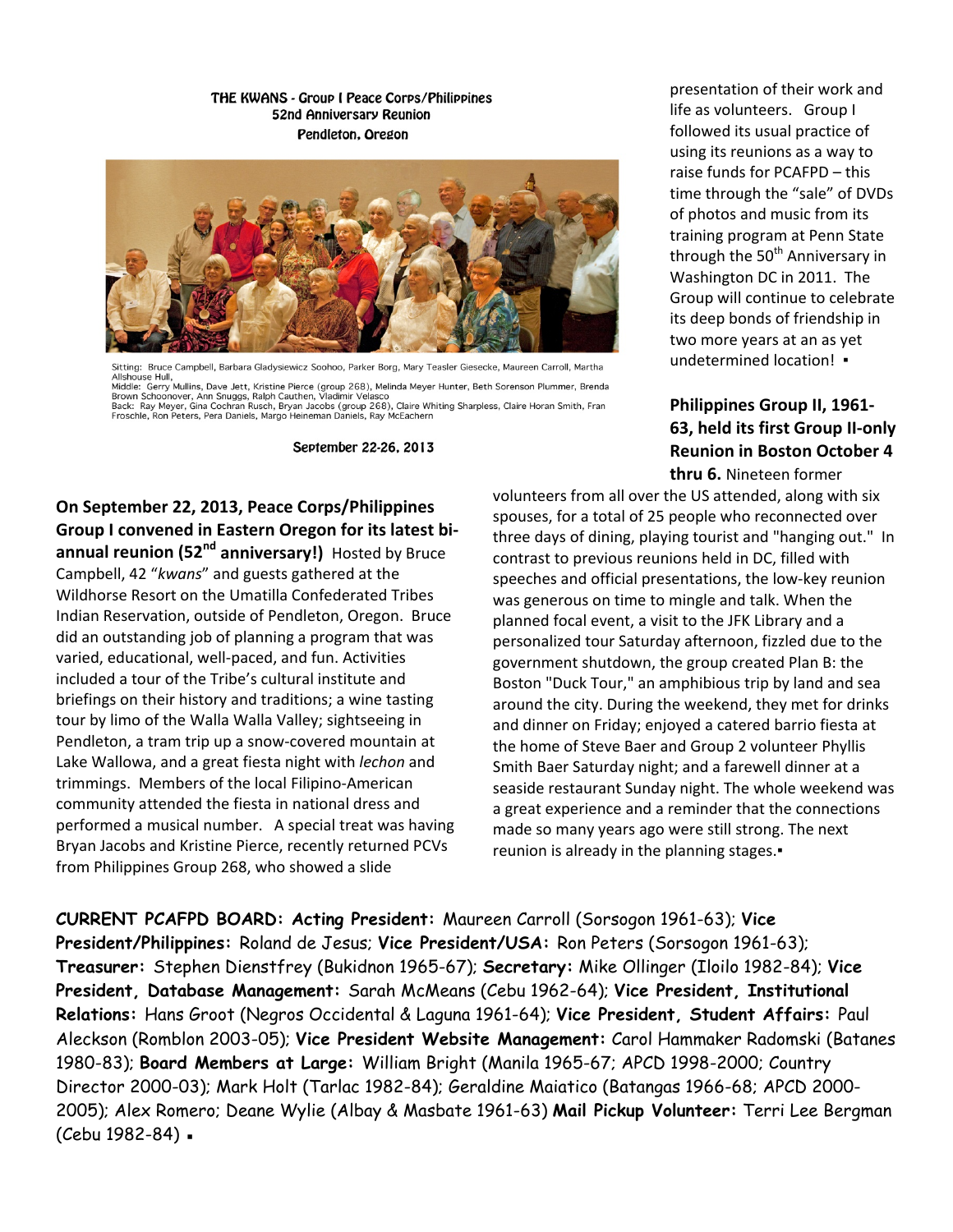# **News briefs and milestones . . .**



# **PCAFPD mourns the passing of Lone Castillo an early PC/Philippines leader and life-long activist**

We are saddened to report that Leonel ("Lone") Castillo, a Group 1 "kwan" and volunteer leader for several early groups, died November 4 at age 74, just days before the opening of a Houston community center named in his honor. When he returned from Peace Corps, Lone earned a degree in Social Work, and continued his life's work as an activist and public servant. As the first Latino elected to citywide

office in Houston, he served as its controller from 1971 until 1977, when Jimmy Carter appointed him Director of the Immigration and Naturalization Service. In 1979 he returned to Texas to serve the people of Houston both inside and outside the government. Texas State Senator Sylvia Garcia in expressing her sadness at his passing said, among other things: "A social worker at heart, he was an intellectual with great compassion for people and worked tirelessly for the underdog." The writer of his obituary in the Houston Chronicle said: "All agreed his deep intellectual curiosity, fierce belief in the basic worth of all people and quietly forceful presence as a public speaker defined his time in many public service roles." PCAFPD extends its condolences to his wife of more than 50 years, Evelyn Chapman, a Filipina whom he met while working with a Waray training program in Tacloban, and to their two children and four grandchildren. .



# **An early PCAFPD leader helps us reconnect and expand our circle of supporters**

On Sunday, June 30 following *Peace Corps Connect Boston*, the National Peace Corps Association's annual conference, **Angelita Altea**, one of PCAFPD's founding members, hosted a brunch for PCAFPD supporters and friends in the garden of her home in Cambridge. A few long-time supporters introduced PCAFPD to several Philippine RPCVs who had not been in touch with us before. They all enjoyed delicious Filipino food and good company. Go to [www.peacecorpsconnect.org](http://www.peacecorpsconnect.org/) to learn about the NPCA conference. Save the date, June 20-21, 2014, for *Peace Corps Connect Nashville*. PCAFPD is now seeking a host for a

gathering in the Nashville area on Sunday, June 22, 2014. .

# **Board Members Meet for Lunch in Manila**

In October, PCAFPD's Vice President for Student Affairs Paul Aleckson had an opportunity to meet Roland de Jesus, our Vice President for Philippine Operations. Following a business trip to China, Paul stopped in the Philippines to visit his PCV site in Romblon and to meet Roland for lunch. It was the first time that these two board members, who have the most scholar contact, had met one another face to face. They are pictured at right in a Manila restaurant. •





The US-Philippines Society, formally launched in June 2012, is a private sector initiative that aims to elevate the profile of the Philippines in the United States.

"There's been a long, rich and historic relationship between the Philippines and the United States, and between Filipinos and Americans. The objective of the Society is to call attention to the contemporary Philippines, which is improving its government, growing economically, and dealing with security issues at a time when the United States is putting renewed emphasis on Southeast Asia," according to Ambassador John Maisto, President of the Society.

*PROGRAMS***:** Since its launch in June 2012, the Society has hosted cultural performances, including the National Folk Dance Company of the Philippines and the Philippine Madrigal Singers. Working in partnership with organizations such as the Philippine Embassy, CSIS, Johns Hopkins SAIS, the Library of Congress and Fil-Am associations, the Society has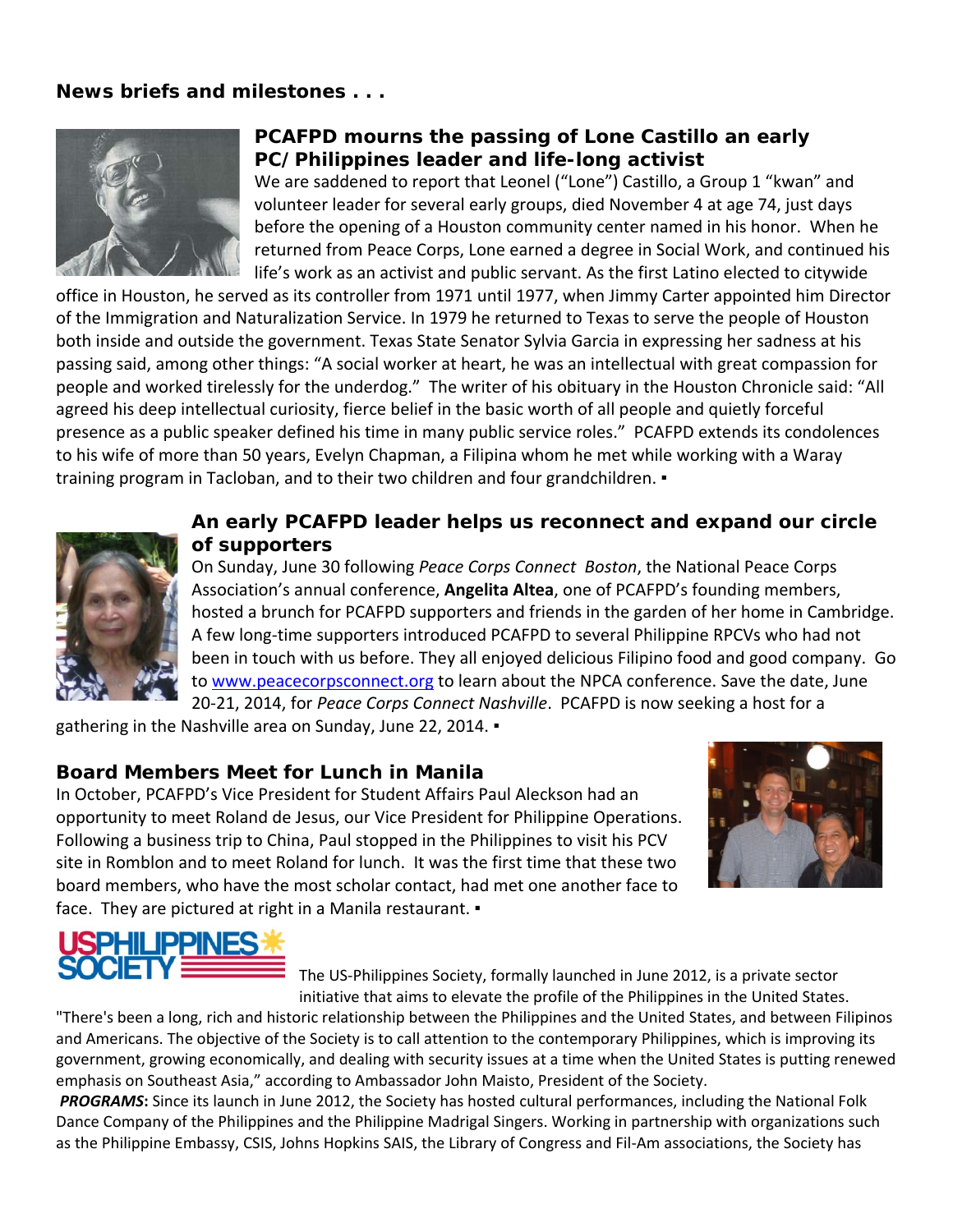organized several events with high level government officials and other notable speakers on Philippine economic, trade, political and historical topics. In October, it sponsored a show by Philippine fashion designers in Portland's FashioNXT, considered one of the biggest fashion events in the US.

 *MEMBERSHIP***:** The Society networks with government officials but receives no funding or direction from either the U.S. or Philippine governments. As non-profit, non- partisan, and independent, the Society relies on the generosity of donors and active member support to develop and carry out programs that highlight today's Philippines and strengthen Philippine-US relations.

 The Society welcomes individual and corporate members. For more information, please check the website, [www.usphilippinessociety.org,](http://www.usphilippinessociety.org/) or contac[t info@usphilsociety.org.](mailto:info@usphilsociety.org) Its office is located at 1712 N Street, NW, Suite 301, Washington, DC 20036. •

# Three Easy Ways to Join the Celebration of PCAFPD's 30<sup>th</sup> Anniversary

- 1. If you give regularly to the scholarship fund, stretch a bit and add a special one-timeonly gift of \$30 to your usual contribution.
- 2. If you receive this newsletter but haven't contributed in a while, get back in the groove and send a gift of at least \$30.\*
- 3. If you know other Philippines RPCVs or staff who may not be on our list, send us their contact information. Our future depends on an expanded donor base. Only one out of eight PCVs who served in the Philippines is currently on our list.\*\*

\*A generous PCAFPD supporter has pledged to offer a match of \$30 to contributions from lapsed or new contributors who give a minimum gift of \$30 this year. Help us take advantage of his generosity.

\*\* The supporter who sends us the most new additions to our mail list will receive a special prize to be announced after the first of the year.

# **Supporters' response to "Three Easy Ways" so far . . .**

 So far, at least 36 regular supporters have made an extra gift of \$30 or more beyond what they have given in the previous year. After the end of the year, we will have a final tally of those who chose to celebrate PCAFPD's 30th anniversary by making a special \$30 contribution or increasing their annual gift by that amount or more. We thank all those who have already made an extra gift and urge others to join them – let's strive to get to at least 100 regular supporters to make an extra gift of \$30 or more this year!

We are also very pleased to announce that 41 new or lapsed supporters have made gifts that qualify for a match from a generous supporter who prefers to remain anonymous. Let's strive to get 100 new or lapsed supporters on that list by the end of the year, too!

 There is still time to send us a list of RPCV and staff contacts to add to our mail list and to qualify for the prize that we will give to the person who sends us the most new contacts before the end of the year. •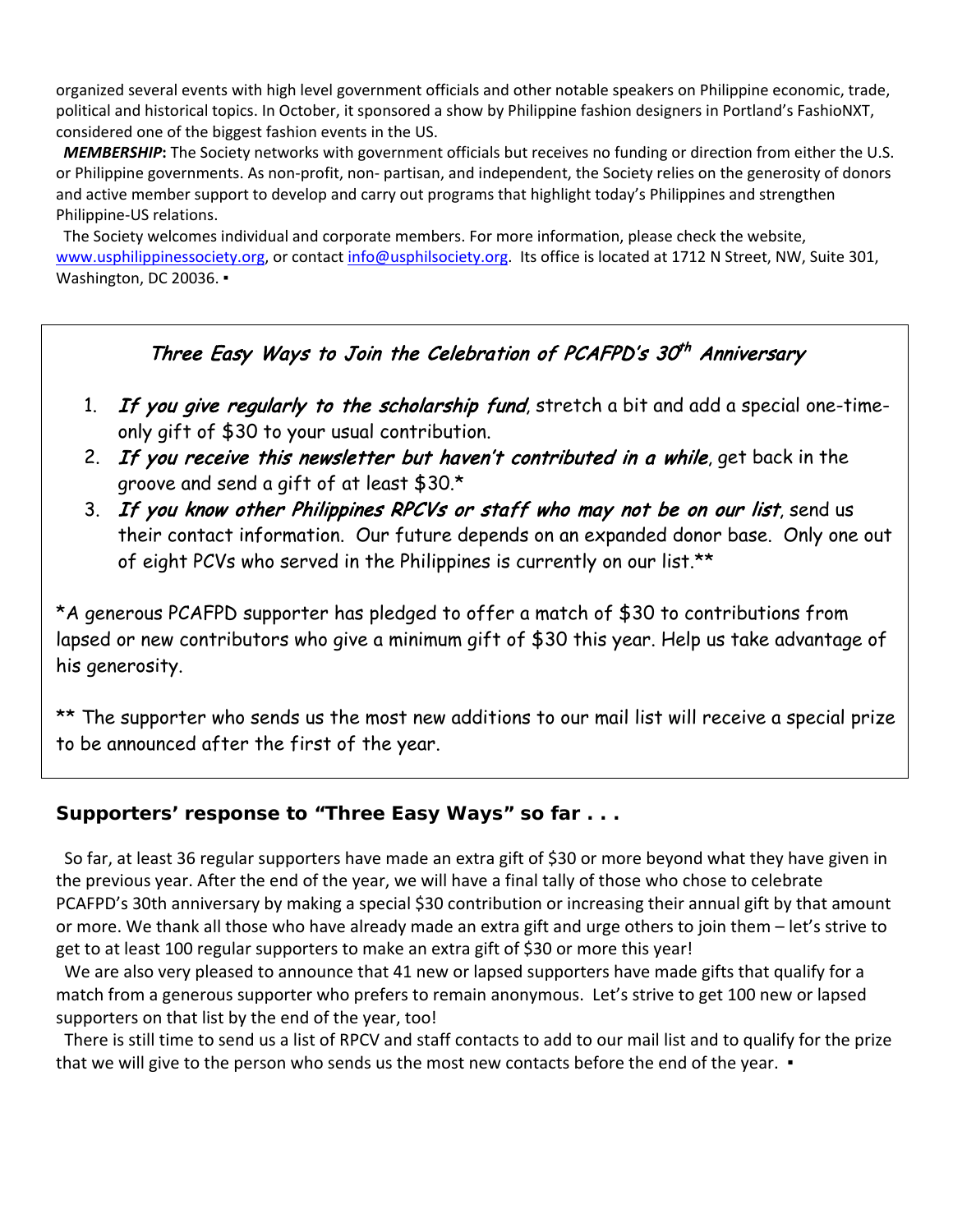*Contributions from our generous supporters* **. . .** We thank those listed below whose gifts to PCAFPD were received between March 31, 2013 and October 5, 2013. **The plus** (**+) identifies those who have made** more than one contribution, including NPCA membership renewals, since our report in the Spring 2013 issue of *Balitaan***.** In addition to the individual contributions listed below, PCAFPD received generous gifts from the Group X reunion for the Rachel Singer Memorial Scholarship; from the Group I Reunion, and from the Julia Campbell Memorial Foundation. Notes on numbered contributions are at the end of the list.

| Barbara Abendschein          | FL.         | Charles & Phoebe Dey +       | <b>NH</b> | Sharon Keld +                   | NY        |
|------------------------------|-------------|------------------------------|-----------|---------------------------------|-----------|
| John H. Adkins (1)           | ID          | Judy Kealey Diaz +           | FL.       | Maggie Keenan                   | OR        |
| Tim & Mary Ann Ahrens        | AZ          | Stephen J. Dienstfrey + (10) | VA        | Ralph Kemphaus                  | OH        |
| <b>Miriam Aiken +</b>        | OR          | Tom & Joan Dine (12)         | DC        | Mary Kilgour                    | FL.       |
| Paul Aleckson + (2)          | <b>NY</b>   | James & Carol Dries (1)      | <b>WA</b> | Lon Kramer (21)                 | <b>CT</b> |
| Chuck Amorosino (3)          | VA          | George T. Duncan +           | <b>NM</b> | Karl Krebs                      | CA        |
| Nancy Foral Andal            | PA          | Patrick B. Durst             | Thailand  | Jim Krogh +                     | <b>ND</b> |
| Farrar M. Atkinson           | GA          | Robert T. Ellis              | <b>MA</b> | Karen Johnson Larson            | AZ        |
| Herman Azarcon + $(4)$       | CA          | <b>Bruce Falk</b>            | IL.       | James D. Lehman                 | Thailand  |
| Dave Baden (5)               | MN          | Karel Crowley Fisher         | MA        | Judith Lesner + $(1)$           | CA        |
| Pamela Groteluschen Bansbach | CO          | David W. Flaccus             | NY        | <b>Kirk Leswing</b>             | VA        |
| Dr. Stephen J. Banta         | Philippines | Virginia Lashley Foley       | CA        | Barbara & Warren Lewis          | VA        |
| Peter Barlow + $(6)$         | VA          | Daryt & Mina Frank           | CA        | Stephen M. Limon (22)           | MA        |
| David Barnstable             | MD          | Carol Freeman                | MN        | Tom & Denise Lionetti (23)      | <b>MD</b> |
| Pamela Cohelan Benson (1)    | DC          | <b>Frank Froschle</b>        | NM        | Jay Litt +                      | FL.       |
| Terri Lee Bergman            | VA          | Charles & Elaine Garman (13) | MA        | Harriet Locke +                 | TN        |
| Linda Cover Bigelow          | France      | <b>Stan Garnett</b>          | VA        | Katrina Hellebush Looby         | PA        |
| Anne H. Bing +               | <b>CT</b>   | Sandra Mieseler Getter       | CO        | James & Susan Lytle +           | PA        |
| <b>Thomas Blackburn</b>      | FL.         | <b>Tracy Gleason +</b>       | CA        | Gerald Malovany                 | VA        |
| Sharon R. Blankenship + (7)  | AZ          | Arlene Goldberg +            | VA        | Desiree Marmita (24)            | <b>NY</b> |
| Dory Blobner                 | WI          | Lynn Gorton                  | FL.       | <b>Catherine Robb Marston +</b> | FL.       |
| Ben Bloom +                  | OН          | William Grifenhagen (14)     | <b>NC</b> | Marilyn Maze                    | MD        |
| Sylvia Boecker               | VA          | George Grills +              | Canada    | <b>Sally Pierce McCandless</b>  | TX        |
| Samuel Boglio                | VA          | Stephen Paul Groff           | Manila    | Jon McCluskey                   | WI        |
| Kenneth Bollerud +           | NY.         | Olga Grkavac (15)            | VA        | Raymond & Patricia McEachern    | FL.       |
| Ruth Boone                   | KY          | Jerry Hembd                  | WI        | Sarah McMeans + $(10)$          | DC        |
| Kathryn Mary Bradley         | NY.         | Joyce Graeter Henzel         | <b>NY</b> | William L. Mehlhoff             | OR        |
| Margaret Ann Bradley         | WV          | Jo Ann Hersh                 | VA        | <b>Eric &amp; Pamela Melby</b>  | <b>MD</b> |
| Anthony J. Brancato +        | <b>NC</b>   | Judy Swigost Hill (1)        | FL.       | Barbara Thayer Monaghan         | RI        |
| Marilyn Lathrop Brown +      | MO          | Calvin & Nita Holt           | VA        | Loretta Moser                   | CA        |
| John Buckstead (8)           | HI          | Mark Holt + $(16)$           | DC        | Joyce Mary Mueller Moses        | VA        |
| Charles D. Burtner +         | AZ          | Dr. Richard Holzman (17)     | <b>MA</b> | Ted Nawalinski +                | PA        |
| Walter Graham Buxton (1)     | CA          | Keith & Paterna Hooper       | KS        | Jerry & Iris Nelson +           | CA        |
| <b>Bruce Campbell +</b>      | <b>OR</b>   | Stephen Horn                 | Botswana  | Susan Marie Neyer               | CA        |
| Rosemary Campbell            | Canada      | Hal & Barbara Huffer         | CA        | Paul E. Nick                    | IL.       |
| <b>Elinor Capehart</b>       | VA          | Jean Wilkinson Inglis (18)   | CO        | Sally E. Nyquist                | PA        |
| Gerard Capozzalo (9)         | <b>NJ</b>   | Loisann Jacovitz             | CA        | Jerry Y. Ogawa                  | TN        |
| Ann E. Carlisle (1)          | CO          | Steve Jasper +               | $\sf IN$  | Paul Ohlrogge                   | WI        |
| Maureen Carroll + (10)       | DC          | Jeff Jenks                   | MI        | Mike Ollinger + $(10)$          | MD        |
| <b>Bruce Casey +</b>         | SD          | Heidi Jensen                 | OR        | Jeanne Ormsby                   | <b>NC</b> |
| Patrick Cavadini (11)        | WI          | Joe Jerardi                  | PA        | Kay Linder Parrish              | <b>MO</b> |
| <b>Benny Cespedes</b>        | ТX          | Pat & Paul Johnson           | IA        | Bill Peck (1)                   | GA        |
| Philie Chan                  | CA          | Joyce Emery Johnston (19)    | Canada    | Linda Perron                    | PA        |
| Patty Gerken Charles         | <b>NV</b>   | Lee & Kay Jones              | VT        | Ron & Lilia Peters              | IL.       |
| Marcia A. Cole (1)           | GA          | Raj Joshi (20)               | <b>WA</b> | Snapper Poche                   | DC        |
| Helen R. Cooper +            | MA          | Lynn Juffer                  | IA        | Susan Evans Pons (9)            | PA        |
| Pera & Margo Daniels +       | NV          | Eve Juliano                  | <b>NC</b> | Hank Prensky                    | MD        |
| Robert B. Davidson           | ΝY          | Janet Karon                  | MN        | Veronica & Lyle Priddy          | VA        |
| Owen Davis                   | MD          | Charles Kaza                 | MI        | Mary Procyk                     | CT        |